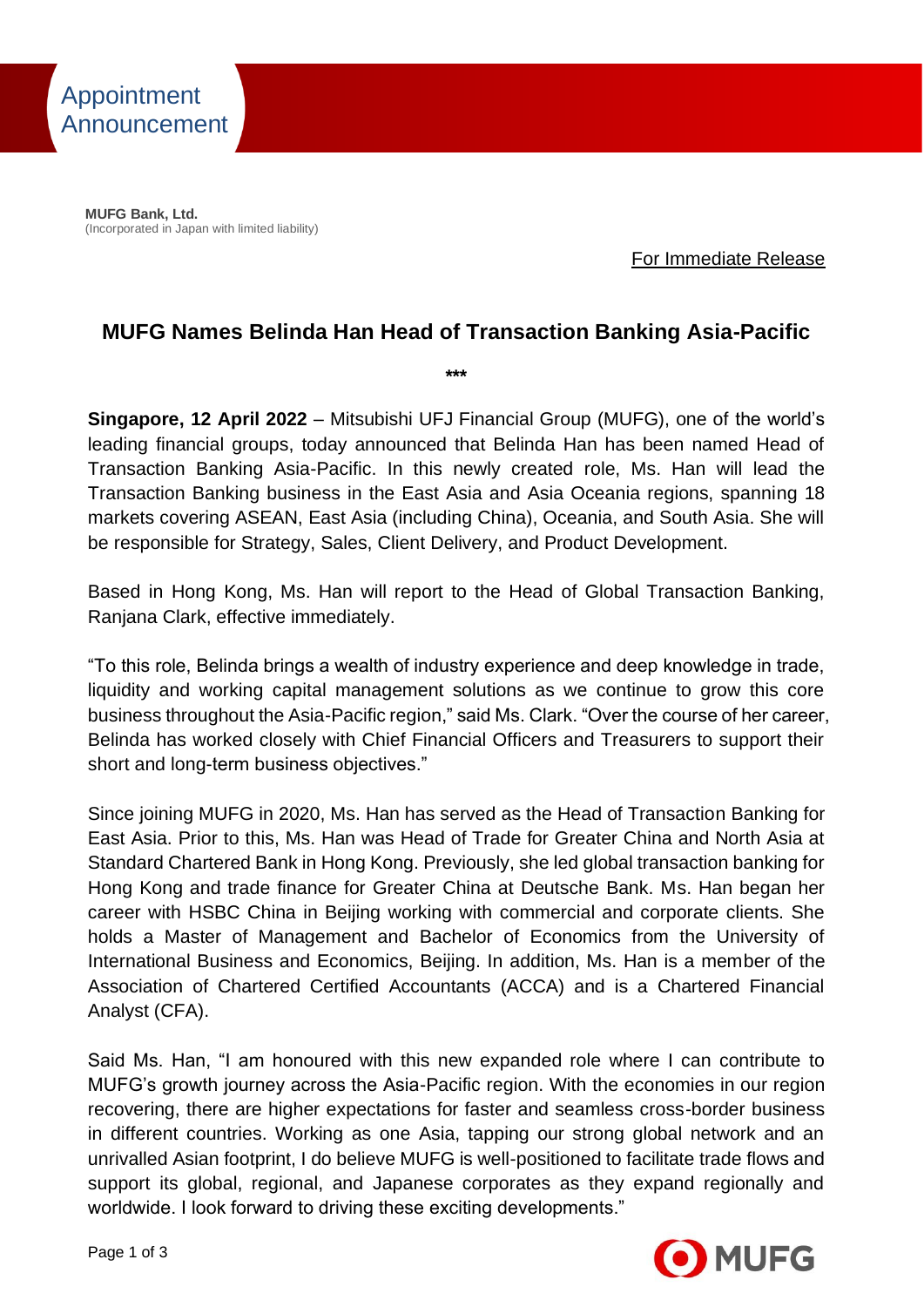

**Ms. Belinda Han** Head of Transaction Banking Asia-Pacific MUFG Bank, Ltd.

- END -